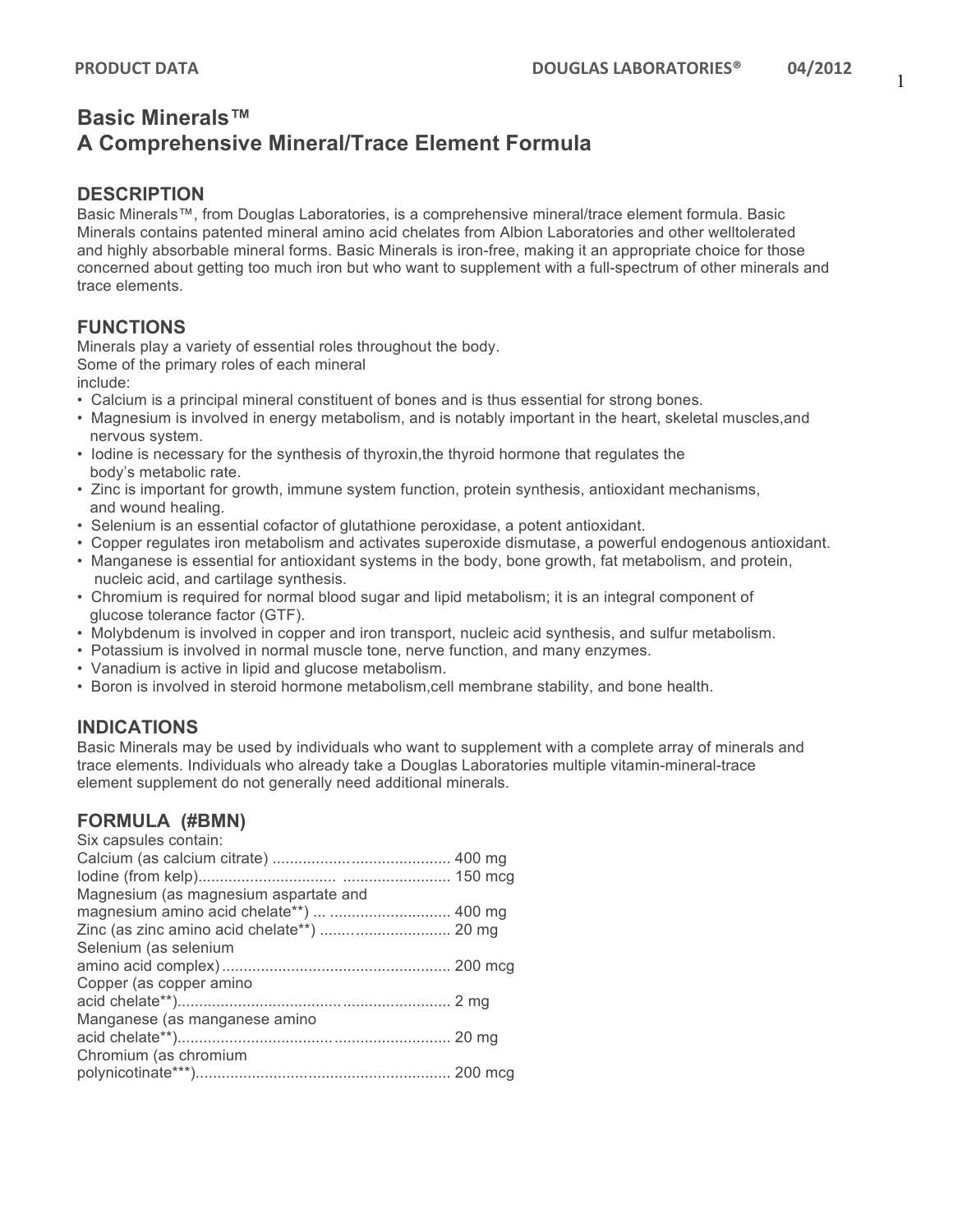# **Basic Minerals™ A Comprehensive Mineral/Trace Element Formula**

Molybdenum (as molybdenum amino

\*\*U.S. Patent No. 4,599,152 Albion Laboratories. \*\*\*ChromeMate® brand of chromium polynicotinate (niacin-bound chromium) U.S. Patent No. 4,923,855 InterHealth Co.

#### **SUGGESTED USE**

Three capsules twice daily with food, or as directed by a physician. Douglas Product Data Laboratories®

### **SIDE EFFECTS**

No adverse side effects have been reported.

### **STORAGE**

Store in a cool, dry place, away from direct light. Keep out of reach of children.

#### **REFERENCES**

Ahsan SK. Magnesium and cardiovascular diseases. J Indian Med Assoc. 1997;95(6):185-8. Anderson RA. Chromium as an essential nutrient for humans. Regul Toxicol Pharmacol. 1997;26(1 Pt 2):S35-41.

Chan S, et al. The role of copper, molybdenum, selenium, and zinc in nutrition and health. Clin Lab Med. 1998;18(4):673-85.

Combs GF Jr, et al. Chemopreventive agents: selenium. Pharmacol Ther. 1998;79(3):179-92.

Durlach J, et al. Magnesium status and ageing: an update. Magnes Res. 1998;11(1):25-42.

Furnee CA. Prevention and control of iodine deficiency: a review of a study on the effectiveness of oral iodized oil in Malawi. Eur J Clin Nutr. 1997;51 Suppl 4:S9-10.

Halperin ML, et al. Potassium. Lancet. 1998;352(9122):135-40.

Hille R, et al. Mechanistic aspects of molybdenum-containing enzymes. FEMS Microbiol Rev. 1998;22(5):489-501.

Johnson MA, et al. Copper, iron, zinc, and manganese in dietary supplements, infant formulas, and ready-toeat breakfast cereals. Am J Clin Nutr. 1998;67(5 Suppl):1035S-1040S.

Klevay LM. Lack of a recommended dietary allowance for copper may be hazardous to your health. J Am Coll Nutr. 1998;17(4):322-6.

Poucheret P, et al. Vanadium and diabetes. Mol Cell Biochem.1998;188(1-2):73-80.

Prasad AS. Zinc and immunity. Mol Cell Biochem. 1998;188(1-2):63-9.

Rainey CJ, et al. Daily boron intake from the American diet. J Am Diet Assoc. 1999;99(3):335-40.

Reid IR. The roles of calcium and vitamin D in the prevention of osteoporosis. Endocrinol Metab Clin North Am. 1998;27(2):389-98.

Robinson BH. The role of manganese superoxide dismutase in health and disease. J Inherit Metab Dis. 1998;21(5):598-603.

Whiting SJ, et al. Calcium supplementation. J Am Acad Nurse Pract. 1997;9(4):187-92.